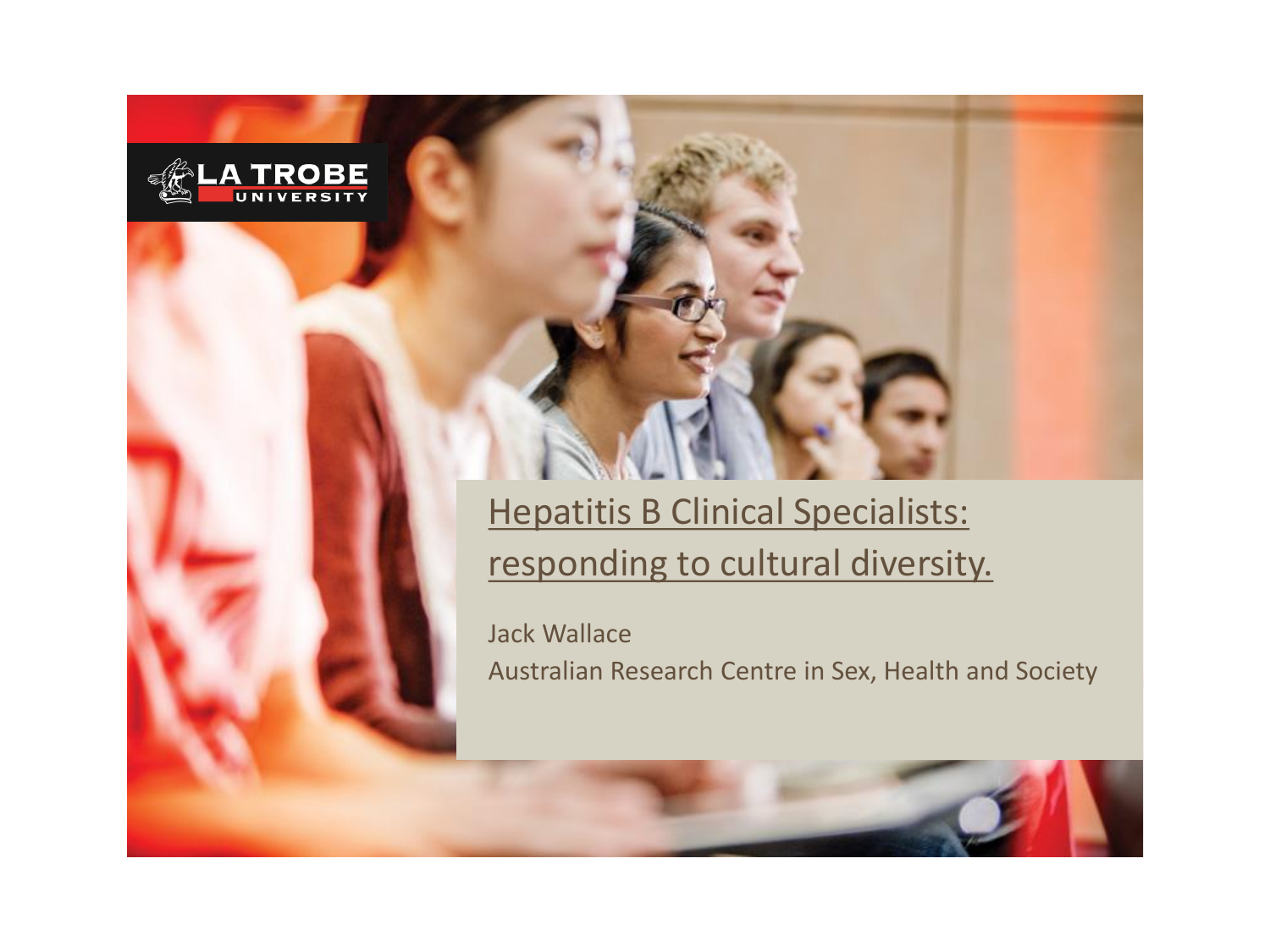# Background

- $\bullet$  Hepatitis B = cultural diversity
	- 56% of people with hepatitis B in Australia are born overseas
	- Huge diversity within specialist clinics
- Clinical monitoring reduces liver disease
	- Hepatitis B related liver cancer increasing
- Systematic deficits in information provision
	- Inadequate testing/diagnostic processes
	- Poor knowledge among health care workers
- Challenging condition
	- Asymptomatic
	- Populations affected
		- Understandings of health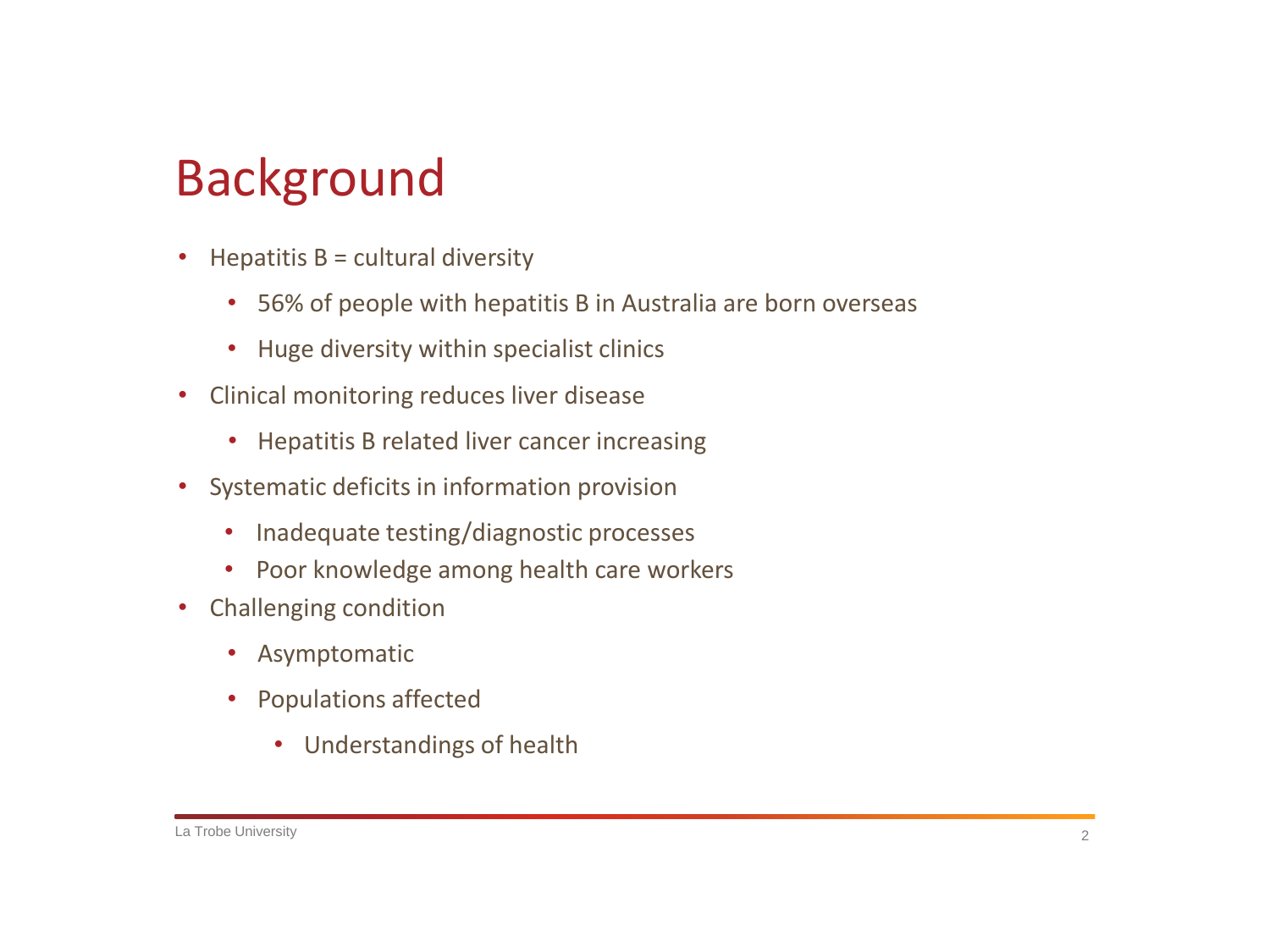## Background

National Hepatitis B Needs Assessment:

- *They are sitting there nodding saying 'yes, yes, yes, thank you very much', but they don't understand, they won't say 'what's that mean?'*
- *They're easy to deal with but it doesn't mean that they're doing what they say they are doing.*
- *You're much more likely to get people who want to be treated and stick to their therapy if they understand what they're doing and they think it's good for them.*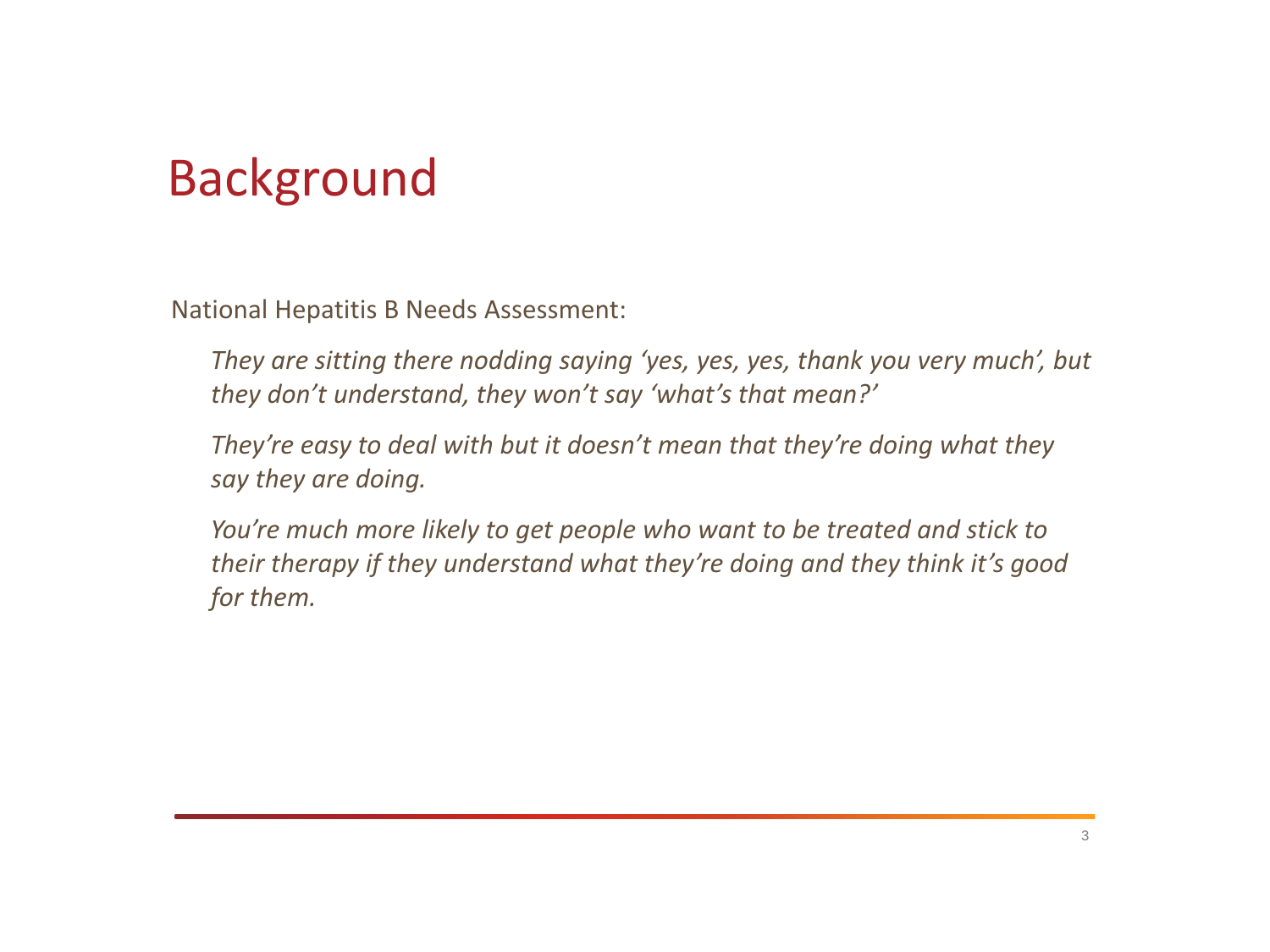### Methods

- Thirteen specialists: Hepatologists/ID physicians/ CNCs
- Semi-structured interviews based on vignette

| Theme                                                  | <b>Questions</b>                                                                                                                                    |
|--------------------------------------------------------|-----------------------------------------------------------------------------------------------------------------------------------------------------|
| <b>Critical information about hep B</b>                | What are the key issues that Patient X needs to know about<br>having hepatitis B?<br>How do you communicate these issues to Patient X?<br>$\bullet$ |
| Impact of cultural background on<br>knowledge transfer | Does the fact that Patient X was born in Vietnam change<br>$\bullet$<br>what they need to know?                                                     |
| <b>Utilising supports</b>                              | How do you provide this information?                                                                                                                |
| <b>Sharing cultural competency</b><br>knowledge        | Have you spoken to colleagues/other specialists about<br>communicating to culturally diverse patients?                                              |
| <b>Barriers</b>                                        | What are the barriers for you in communicating about<br>hepatitis B with people from CALD backgrounds?                                              |

• **How do specialist clinicians in Australia negotiate cultural diversity?**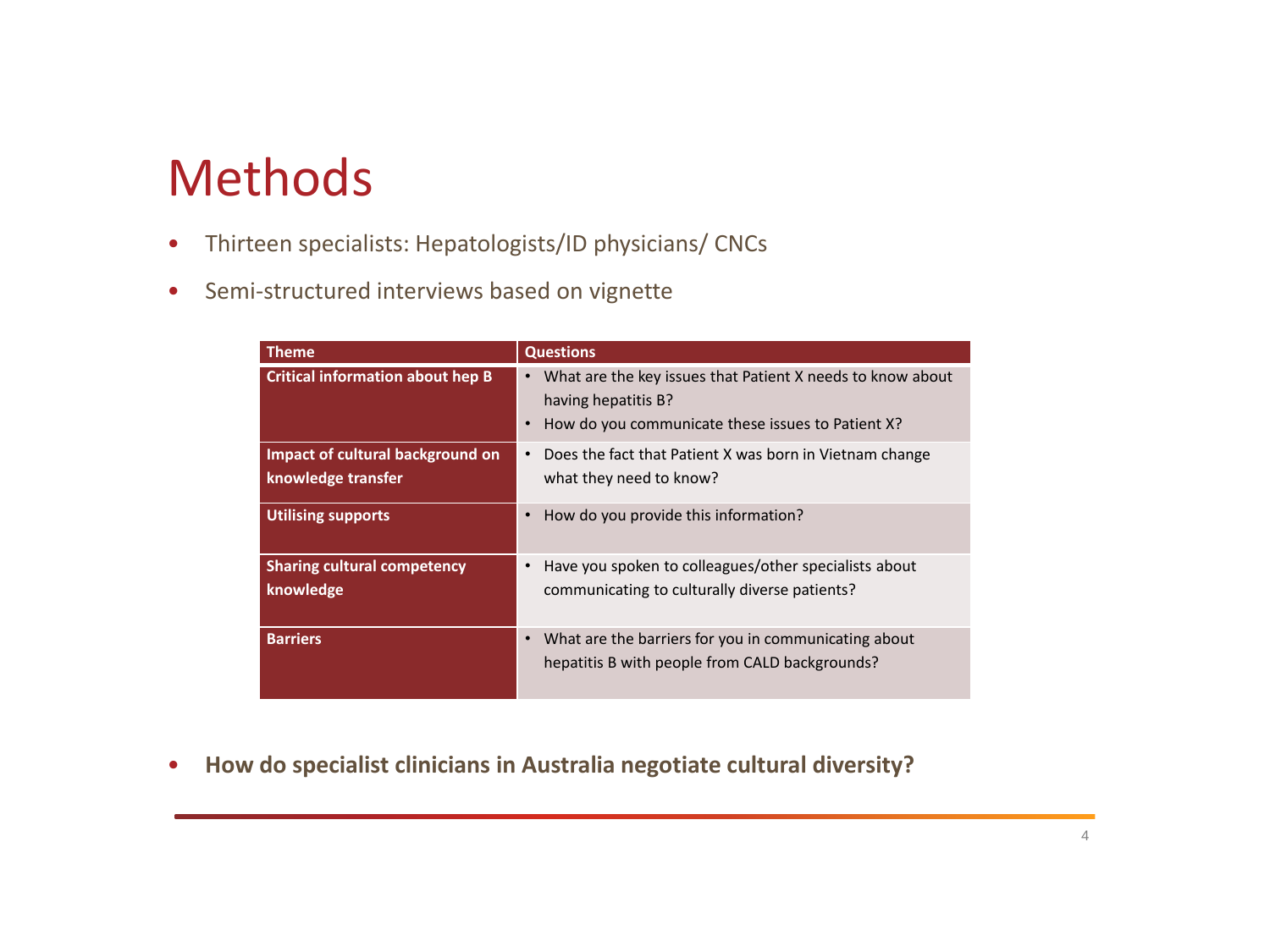#### Vignette

*Patient X is a Vietnamese born person diagnosed with chronic hepatitis B who has been referred to you by their local GP. They are in the immune control phase and their English is good enough to not require an interpreter. You become aware that they have little understanding of the natural history of hepatitis B, its treatment options, or possible outcomes and you are concerned that they may not return for continued monitoring. The patient tells you they have not told their family that they have chronic hepatitis B.*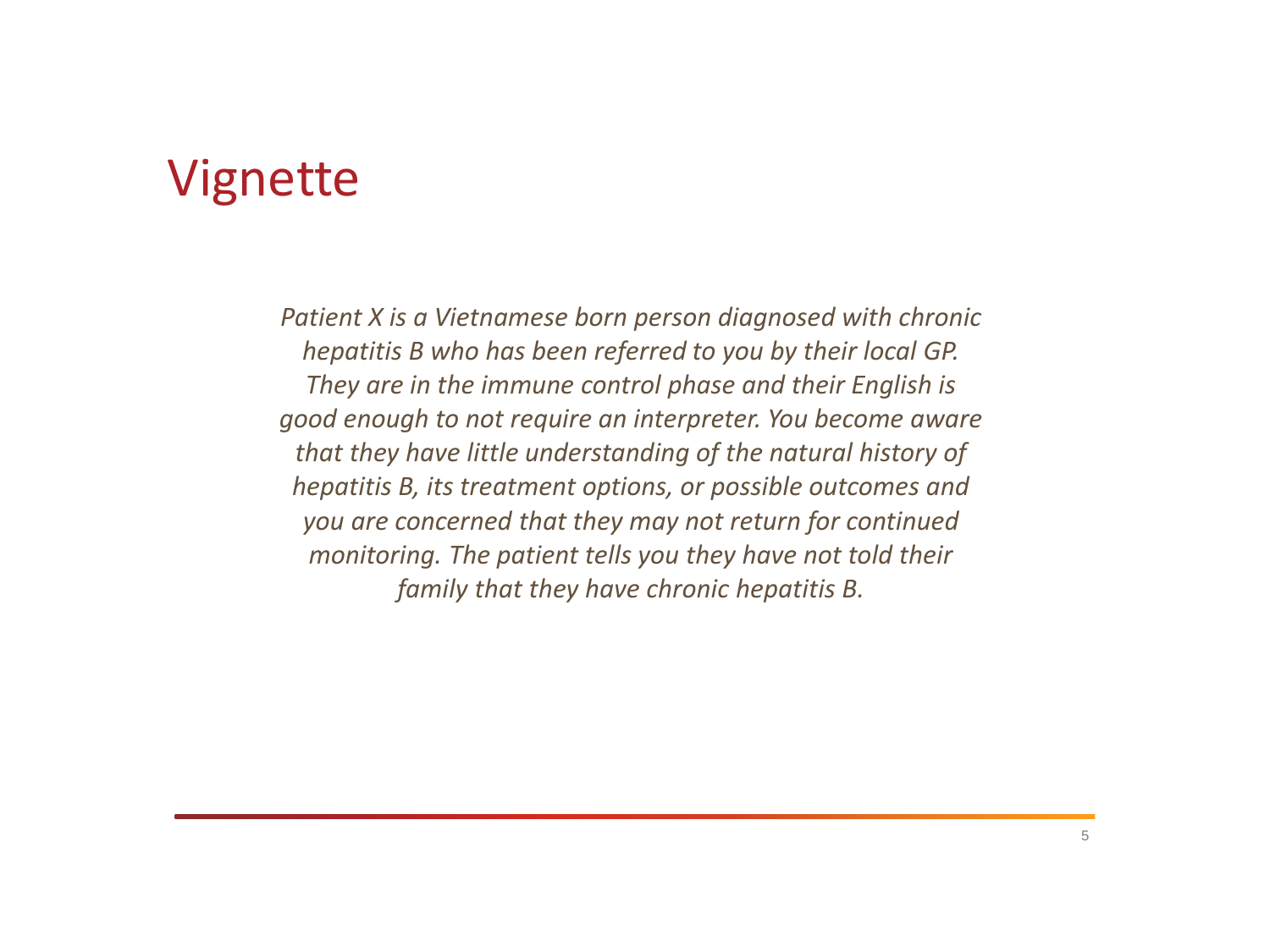# Findings: Information on hepatitis B

- Hepatitis B is a chronic asymptomatic infection that is not curable, and requires lifelong monitoring, with an option for treatment
- The natural history of the infection including the progression to liver disease and cancer, and the silent or asymptomatic nature of this progression
- Transmission routes for hepatitis B, with two clinicians stating that they specifically provided information on how hepatitis B was not transmitted given misunderstandings about this within the communities most at risk
- Hepatitis B can be prevented through vaccination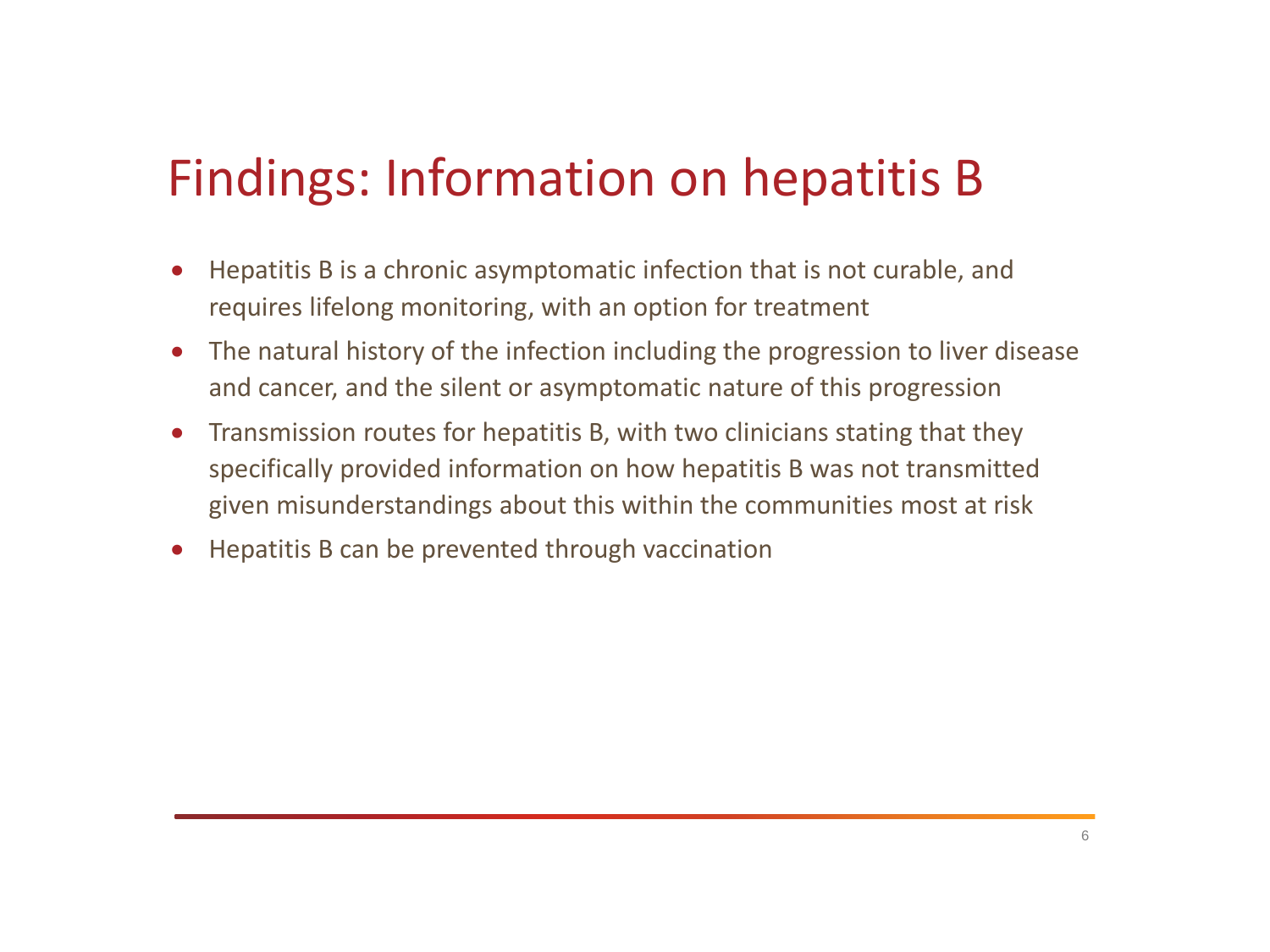## Findings: Educational approaches

*It would be good if you got them back over a few times… each time you got them back, it would give you an opportunity to go over what has already been said.* 

*If somebody doesn't speak English, and has had no education, what I'm saying to them is going to be very different to what I am saying to a Vietnamese gentleman who is trained and articulate, and educated. (Spec 4)*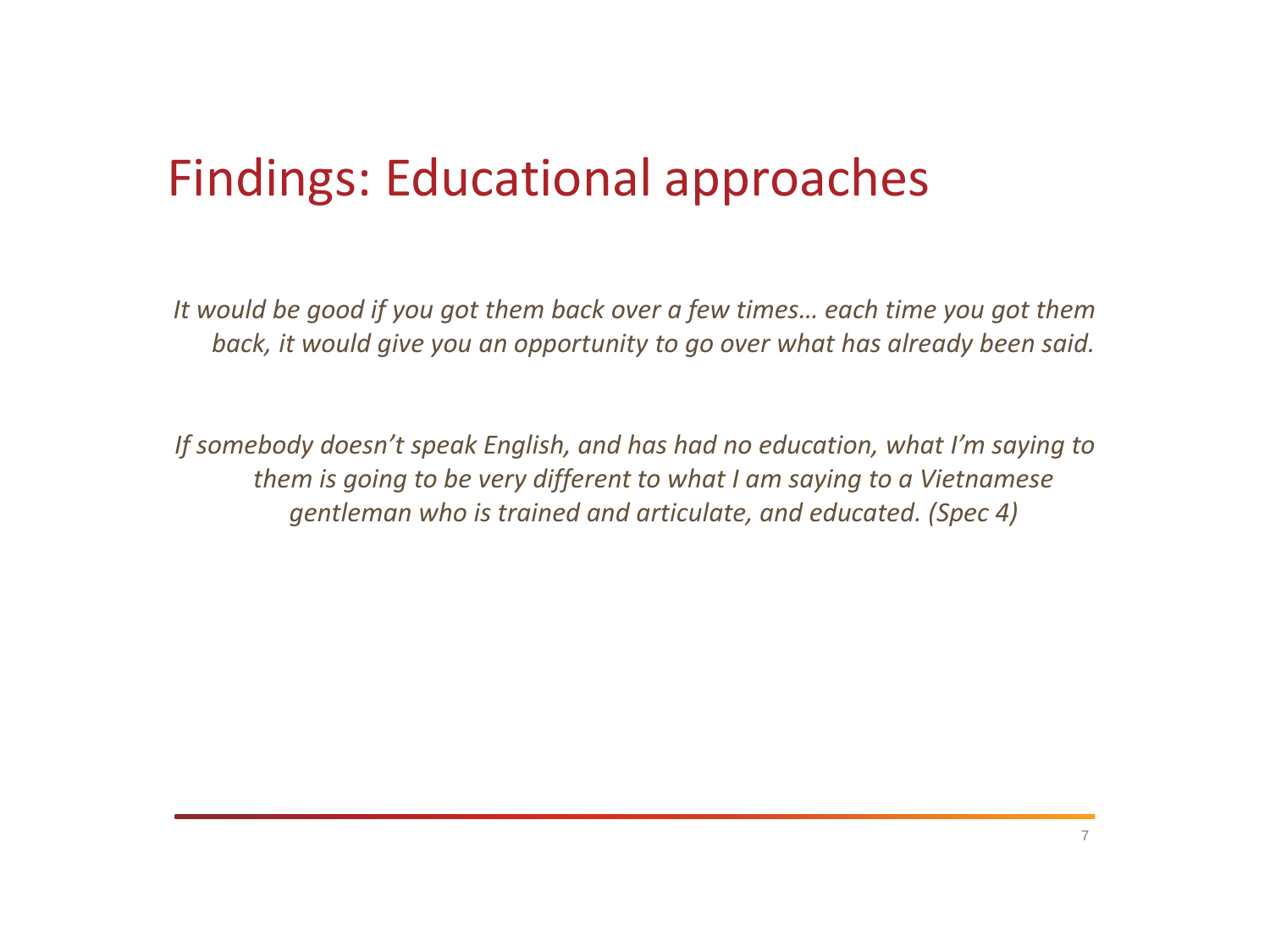## Findings: Normalising hepatitis B

*You know 5 to 10% of people your age have hepatitis B (in Vietnam), but a lot of people don't know about it. It's actually important that we talk about it, and that you go home and are able to talk about it to others because then they can get tested as well.* 

*If they come from an area where hep B is endemic, they think that hep B is normal … To engage them in the management and treatment and compliance can be a challenge.*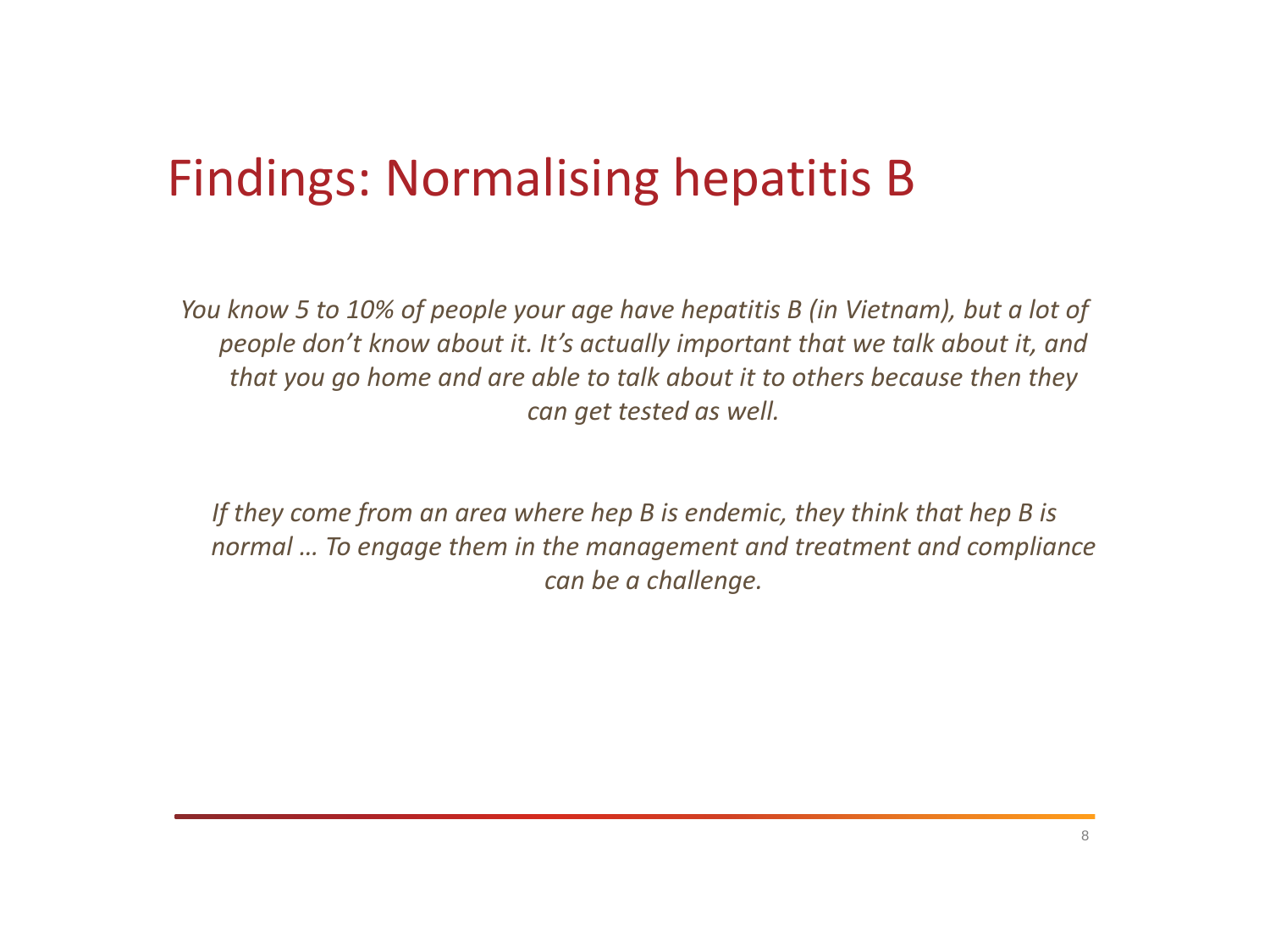## Findings: Information across languages

*We have found that some words in the English language, there is no word to match certain words we have here …. It means that at times interpreters have said "I can't interpret that word", and have to think of another way to put that.* 

*(Their English is) fine for getting buses and getting shopping and doing all your other stuff but when you come to discuss a medical condition, I may well be still asking for an interpreter in, or seeing if he would be happy for me to get an interpreter to help with things.*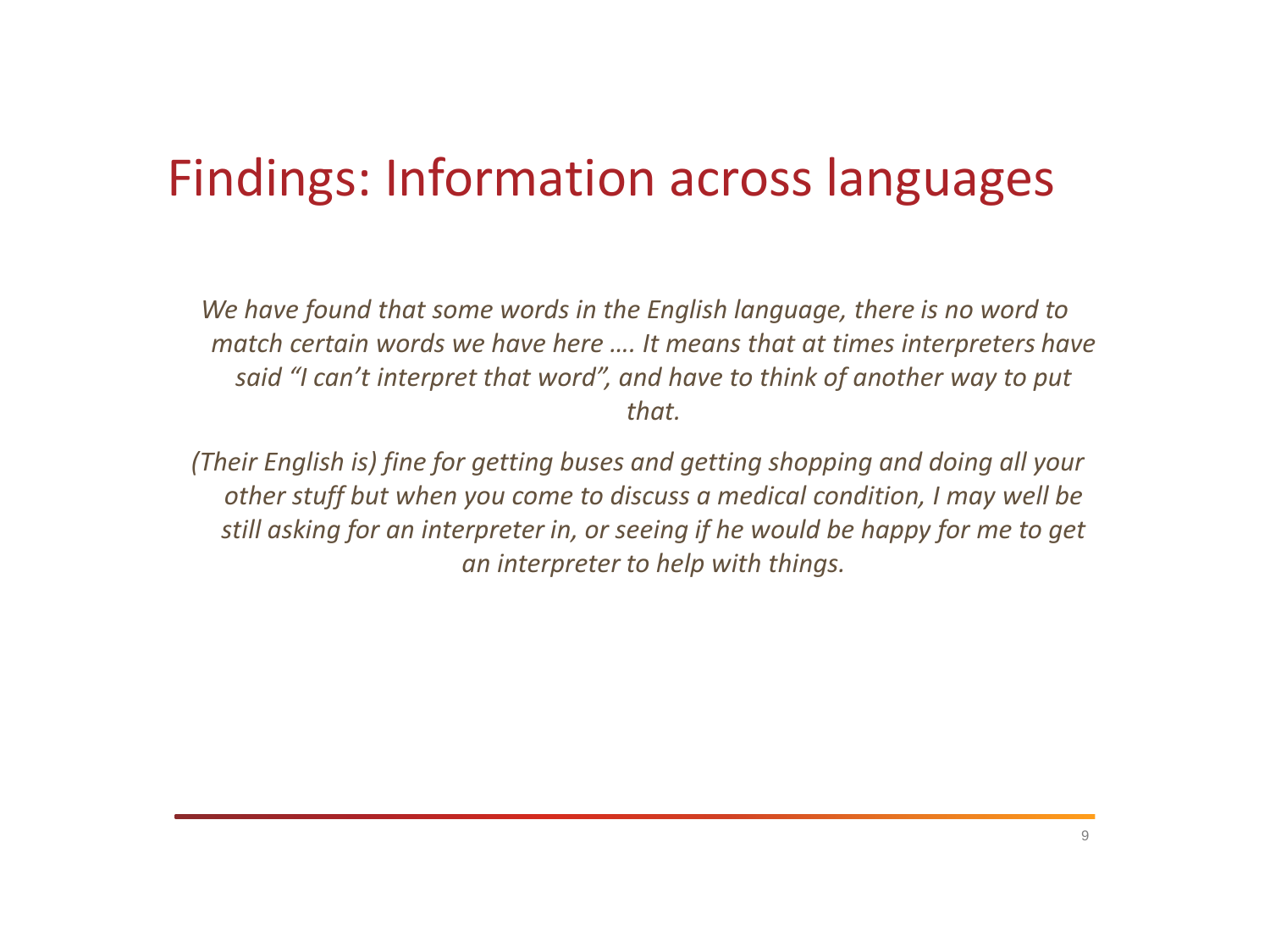### Findings: Cultural competency

*The resources … are mainly written by translating a document meant for a European, Caucasian, English speaking background … we translate into a language which doesn't necessarily make it culturally appropriate.* 

*The other issue is trying to understand how each different CALD population will have different perception on hepatitis, different concepts on whether there is stigma, also different perceptions towards health care … and whether there may even be some mistrust of Western health care.*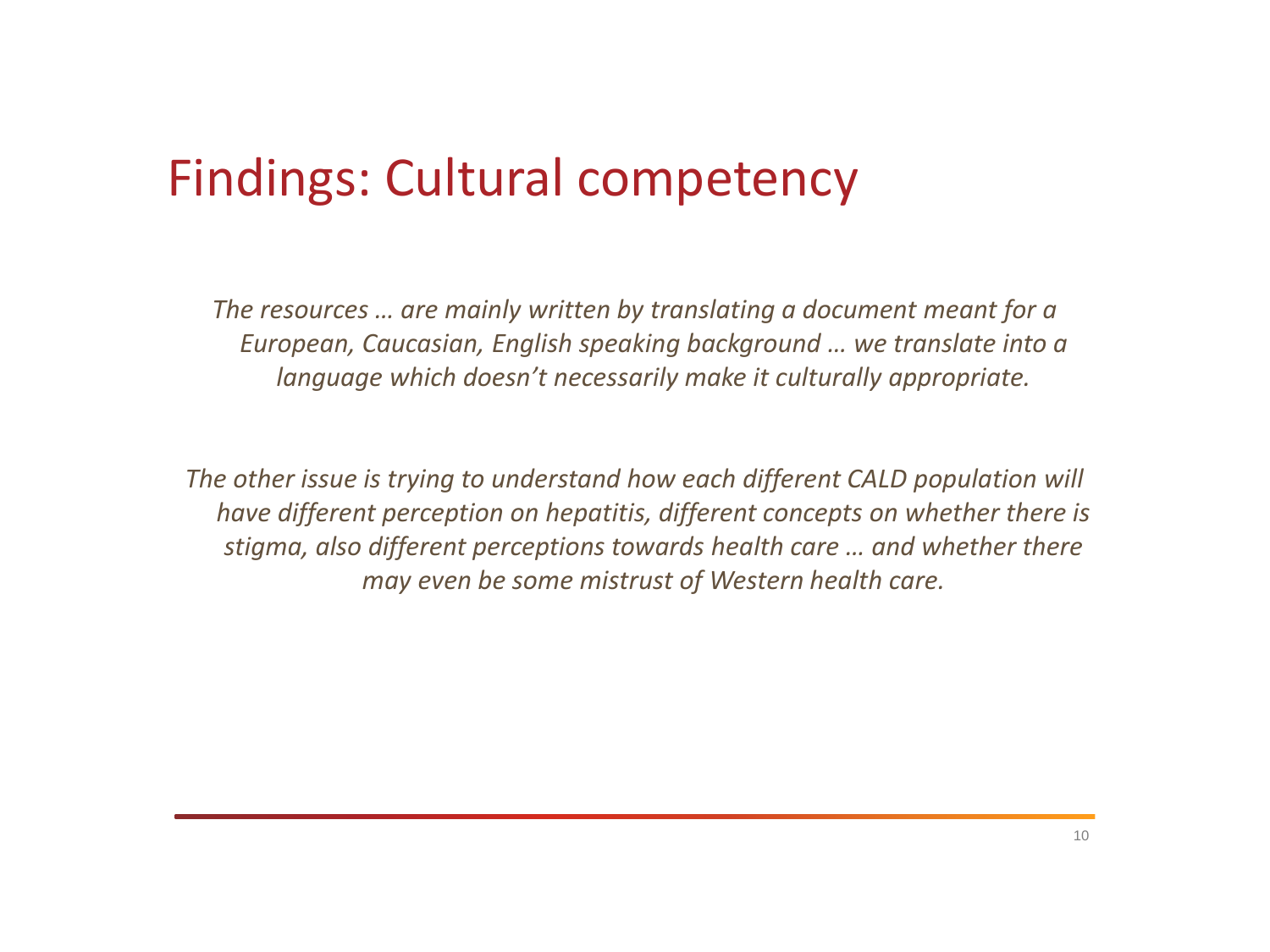# **Conclusion**

- Patient centred approach to informational issues
- Different level levels of information provided to different patients
	- Need to ensure this is not limited by assumptions
- No systematic response to cultural diversity
- Interpreters:
	- Translate both English + biomedical
	- New model of natural history description
	- Translation of resources inadequate
- Clinical information focus
- Hepatitis B is complex.